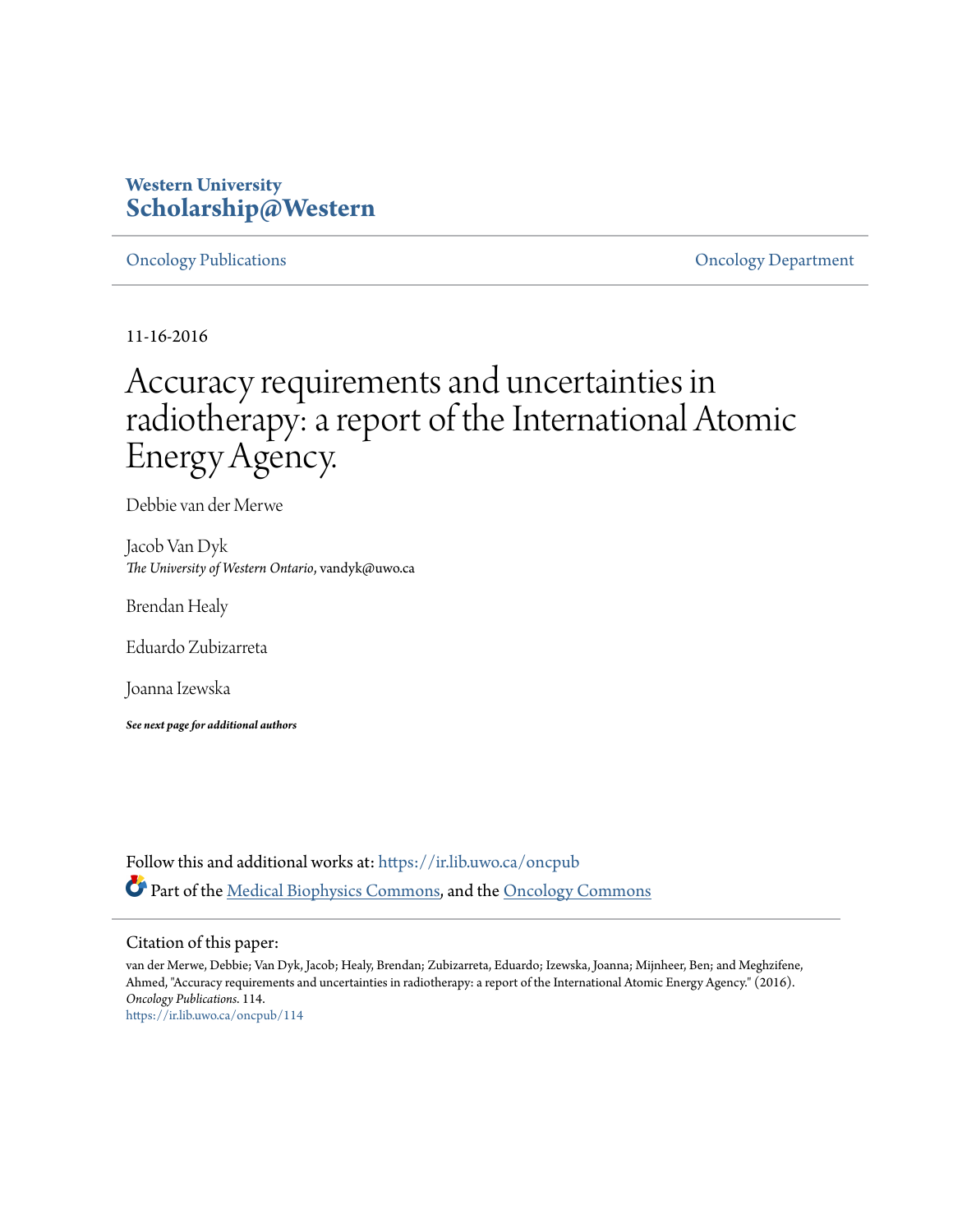#### **Authors**

Debbie van der Merwe, Jacob Van Dyk, Brendan Healy, Eduardo Zubizarreta, Joanna Izewska, Ben Mijnheer, and Ahmed Meghzifene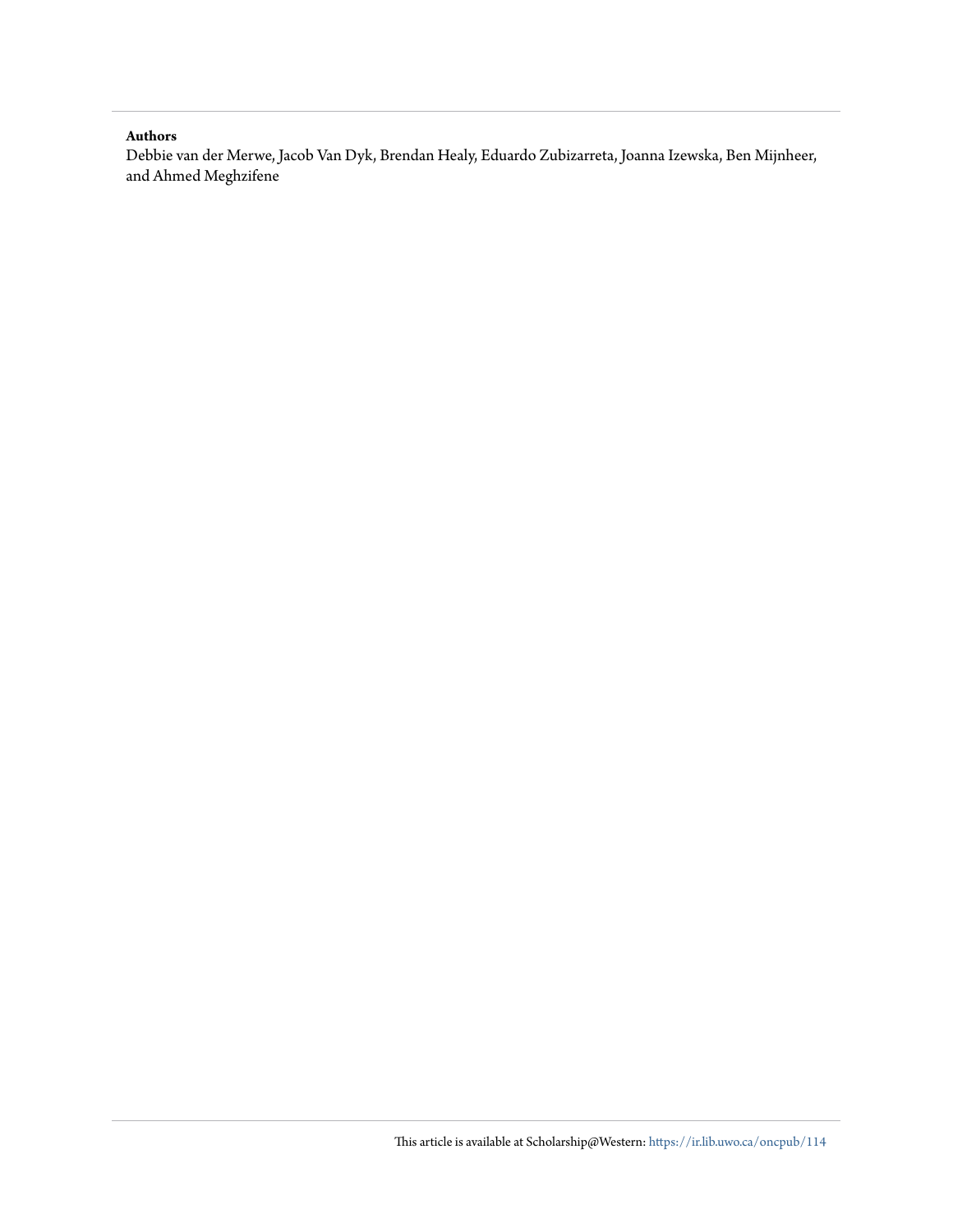See discussions, stats, and author profiles for this publication at: [https://www.researchgate.net/publication/310442620](https://www.researchgate.net/publication/310442620_Accuracy_requirements_and_uncertainties_in_radiotherapy_a_report_of_the_International_Atomic_Energy_Agency?enrichId=rgreq-c38731936db6aa8e8ee3a9982e8ed5a7-XXX&enrichSource=Y292ZXJQYWdlOzMxMDQ0MjYyMDtBUzo0NDA2NTk3MjQyNDcwNDBAMTQ4MjA3Mjg3MzE0NQ%3D%3D&el=1_x_2&_esc=publicationCoverPdf)

# Accuracy requirements and uncertainties in [radiotherapy:](https://www.researchgate.net/publication/310442620_Accuracy_requirements_and_uncertainties_in_radiotherapy_a_report_of_the_International_Atomic_Energy_Agency?enrichId=rgreq-c38731936db6aa8e8ee3a9982e8ed5a7-XXX&enrichSource=Y292ZXJQYWdlOzMxMDQ0MjYyMDtBUzo0NDA2NTk3MjQyNDcwNDBAMTQ4MjA3Mjg3MzE0NQ%3D%3D&el=1_x_3&_esc=publicationCoverPdf) a report of the International Atomic Energy Agency

**Article** in Acta Oncologica · November 2016

DOI: 10.1080/0284186X.2016.1246801

CITATIONS

 $\Omega$ 

**7 authors**, including:



Jacob [\(Jake\)](https://www.researchgate.net/profile/Jacob_Van_Dyk?enrichId=rgreq-c38731936db6aa8e8ee3a9982e8ed5a7-XXX&enrichSource=Y292ZXJQYWdlOzMxMDQ0MjYyMDtBUzo0NDA2NTk3MjQyNDcwNDBAMTQ4MjA3Mjg3MzE0NQ%3D%3D&el=1_x_5&_esc=publicationCoverPdf) Van Dyk

Western [University](https://www.researchgate.net/institution/Western_University?enrichId=rgreq-c38731936db6aa8e8ee3a9982e8ed5a7-XXX&enrichSource=Y292ZXJQYWdlOzMxMDQ0MjYyMDtBUzo0NDA2NTk3MjQyNDcwNDBAMTQ4MjA3Mjg3MzE0NQ%3D%3D&el=1_x_6&_esc=publicationCoverPdf)

**233** PUBLICATIONS **5,256** CITATIONS

SEE [PROFILE](https://www.researchgate.net/profile/Jacob_Van_Dyk?enrichId=rgreq-c38731936db6aa8e8ee3a9982e8ed5a7-XXX&enrichSource=Y292ZXJQYWdlOzMxMDQ0MjYyMDtBUzo0NDA2NTk3MjQyNDcwNDBAMTQ4MjA3Mjg3MzE0NQ%3D%3D&el=1_x_7&_esc=publicationCoverPdf)



READS 57

> Eduardo [Zubizarreta](https://www.researchgate.net/profile/Eduardo_Zubizarreta?enrichId=rgreq-c38731936db6aa8e8ee3a9982e8ed5a7-XXX&enrichSource=Y292ZXJQYWdlOzMxMDQ0MjYyMDtBUzo0NDA2NTk3MjQyNDcwNDBAMTQ4MjA3Mjg3MzE0NQ%3D%3D&el=1_x_5&_esc=publicationCoverPdf) [International](https://www.researchgate.net/institution/International_Atomic_Energy_Agency_IAEA?enrichId=rgreq-c38731936db6aa8e8ee3a9982e8ed5a7-XXX&enrichSource=Y292ZXJQYWdlOzMxMDQ0MjYyMDtBUzo0NDA2NTk3MjQyNDcwNDBAMTQ4MjA3Mjg3MzE0NQ%3D%3D&el=1_x_6&_esc=publicationCoverPdf) Atomic Energy Agency (IAEA) **51** PUBLICATIONS **761** CITATIONS

SEE [PROFILE](https://www.researchgate.net/profile/Eduardo_Zubizarreta?enrichId=rgreq-c38731936db6aa8e8ee3a9982e8ed5a7-XXX&enrichSource=Y292ZXJQYWdlOzMxMDQ0MjYyMDtBUzo0NDA2NTk3MjQyNDcwNDBAMTQ4MjA3Mjg3MzE0NQ%3D%3D&el=1_x_7&_esc=publicationCoverPdf)



#### Joanna [Izewska](https://www.researchgate.net/profile/Joanna_Izewska?enrichId=rgreq-c38731936db6aa8e8ee3a9982e8ed5a7-XXX&enrichSource=Y292ZXJQYWdlOzMxMDQ0MjYyMDtBUzo0NDA2NTk3MjQyNDcwNDBAMTQ4MjA3Mjg3MzE0NQ%3D%3D&el=1_x_5&_esc=publicationCoverPdf)

[International](https://www.researchgate.net/institution/International_Atomic_Energy_Agency_IAEA?enrichId=rgreq-c38731936db6aa8e8ee3a9982e8ed5a7-XXX&enrichSource=Y292ZXJQYWdlOzMxMDQ0MjYyMDtBUzo0NDA2NTk3MjQyNDcwNDBAMTQ4MjA3Mjg3MzE0NQ%3D%3D&el=1_x_6&_esc=publicationCoverPdf) Atomic Energy Agency (IAEA)

**94** PUBLICATIONS **648** CITATIONS

SEE [PROFILE](https://www.researchgate.net/profile/Joanna_Izewska?enrichId=rgreq-c38731936db6aa8e8ee3a9982e8ed5a7-XXX&enrichSource=Y292ZXJQYWdlOzMxMDQ0MjYyMDtBUzo0NDA2NTk3MjQyNDcwNDBAMTQ4MjA3Mjg3MzE0NQ%3D%3D&el=1_x_7&_esc=publicationCoverPdf)

Ahmed [Meghzifene](https://www.researchgate.net/profile/Ahmed_Meghzifene?enrichId=rgreq-c38731936db6aa8e8ee3a9982e8ed5a7-XXX&enrichSource=Y292ZXJQYWdlOzMxMDQ0MjYyMDtBUzo0NDA2NTk3MjQyNDcwNDBAMTQ4MjA3Mjg3MzE0NQ%3D%3D&el=1_x_5&_esc=publicationCoverPdf) [International](https://www.researchgate.net/institution/International_Atomic_Energy_Agency_IAEA?enrichId=rgreq-c38731936db6aa8e8ee3a9982e8ed5a7-XXX&enrichSource=Y292ZXJQYWdlOzMxMDQ0MjYyMDtBUzo0NDA2NTk3MjQyNDcwNDBAMTQ4MjA3Mjg3MzE0NQ%3D%3D&el=1_x_6&_esc=publicationCoverPdf) Atomic Energy Agency (IAEA) **73** PUBLICATIONS **253** CITATIONS

SEE [PROFILE](https://www.researchgate.net/profile/Ahmed_Meghzifene?enrichId=rgreq-c38731936db6aa8e8ee3a9982e8ed5a7-XXX&enrichSource=Y292ZXJQYWdlOzMxMDQ0MjYyMDtBUzo0NDA2NTk3MjQyNDcwNDBAMTQ4MjA3Mjg3MzE0NQ%3D%3D&el=1_x_7&_esc=publicationCoverPdf)

All content following this page was uploaded by Jacob [\(Jake\)](https://www.researchgate.net/profile/Jacob_Van_Dyk?enrichId=rgreq-c38731936db6aa8e8ee3a9982e8ed5a7-XXX&enrichSource=Y292ZXJQYWdlOzMxMDQ0MjYyMDtBUzo0NDA2NTk3MjQyNDcwNDBAMTQ4MjA3Mjg3MzE0NQ%3D%3D&el=1_x_10&_esc=publicationCoverPdf) Van Dyk on 18 December 2016.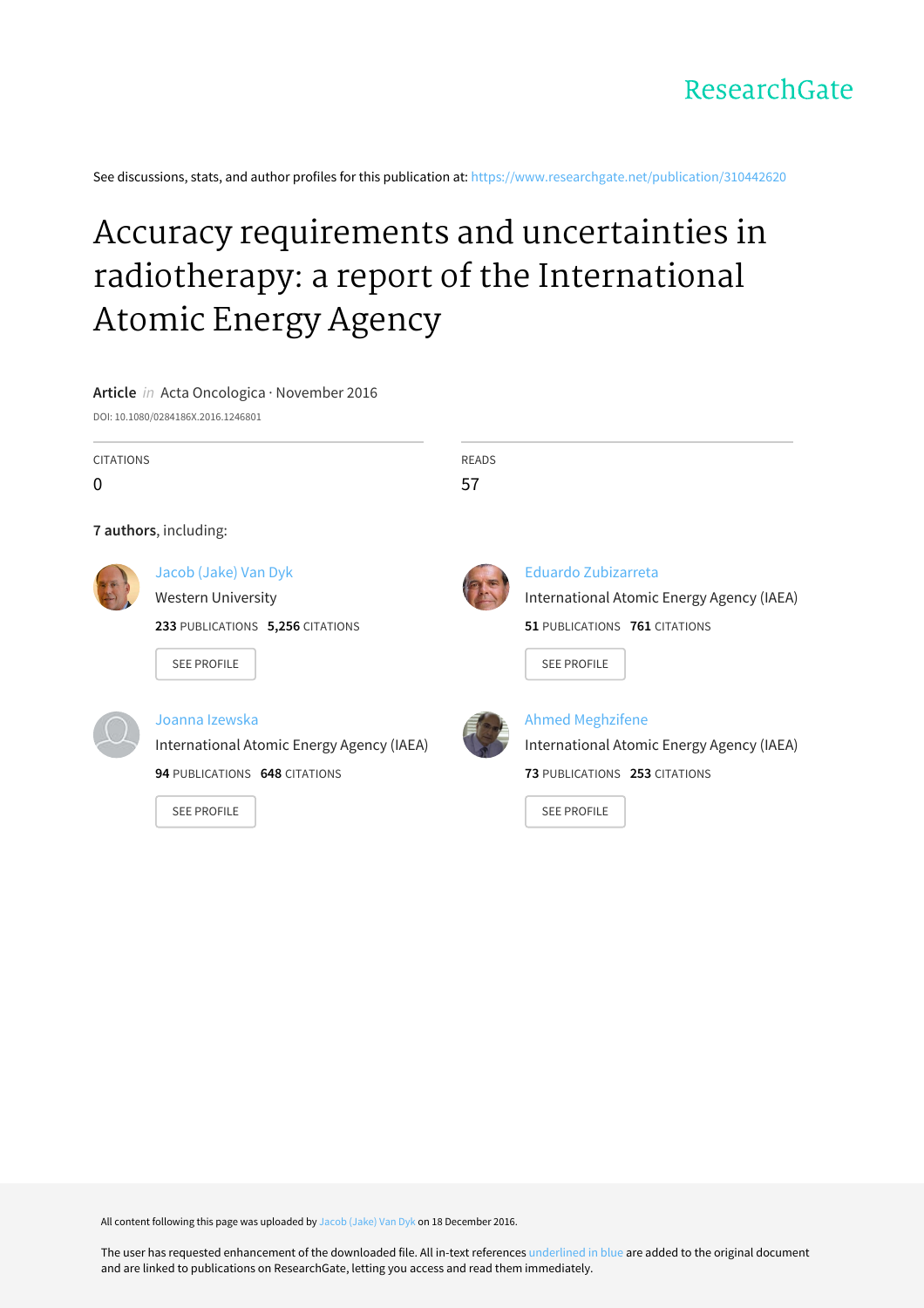

**Acta Oncologica**



**ISSN: 0284-186X (Print) 1651-226X (Online) Journal homepage:<http://www.tandfonline.com/loi/ionc20>**

## **Accuracy requirements and uncertainties in radiotherapy: a report of the International Atomic Energy Agency**

**Debbie van der Merwe, Jacob Van Dyk, Brendan Healy, Eduardo Zubizarreta, Joanna Izewska, Ben Mijnheer & Ahmed Meghzifene**

**To cite this article:** Debbie van der Merwe, Jacob Van Dyk, Brendan Healy, Eduardo Zubizarreta, Joanna Izewska, Ben Mijnheer & Ahmed Meghzifene (2016): Accuracy requirements and uncertainties in radiotherapy: a report of the International Atomic Energy Agency, Acta Oncologica, DOI: [10.1080/0284186X.2016.1246801](http://www.tandfonline.com/action/showCitFormats?doi=10.1080/0284186X.2016.1246801)

**To link to this article:** <http://dx.doi.org/10.1080/0284186X.2016.1246801>

6

© 2016 IAEA. Published by Informa UK Limited, trading as Taylor & Francis Group



[View supplementary material](http://www.tandfonline.com/doi/suppl/10.1080/0284186X.2016.1246801)  $\mathbb{Z}$ 



Published online: 16 Nov 2016.



 $\overline{\mathscr{L}}$  [Submit your article to this journal](http://www.tandfonline.com/action/authorSubmission?journalCode=ionc20&show=instructions)  $\mathbb{Z}$ 



 $\overline{\mathbf{Q}}$  [View related articles](http://www.tandfonline.com/doi/mlt/10.1080/0284186X.2016.1246801)  $\mathbf{C}$ 



[View Crossmark data](http://crossmark.crossref.org/dialog/?doi=10.1080/0284186X.2016.1246801&domain=pdf&date_stamp=2016-11-16)<sup>C</sup>

Full Terms & Conditions of access and use can be found at <http://www.tandfonline.com/action/journalInformation?journalCode=ionc20>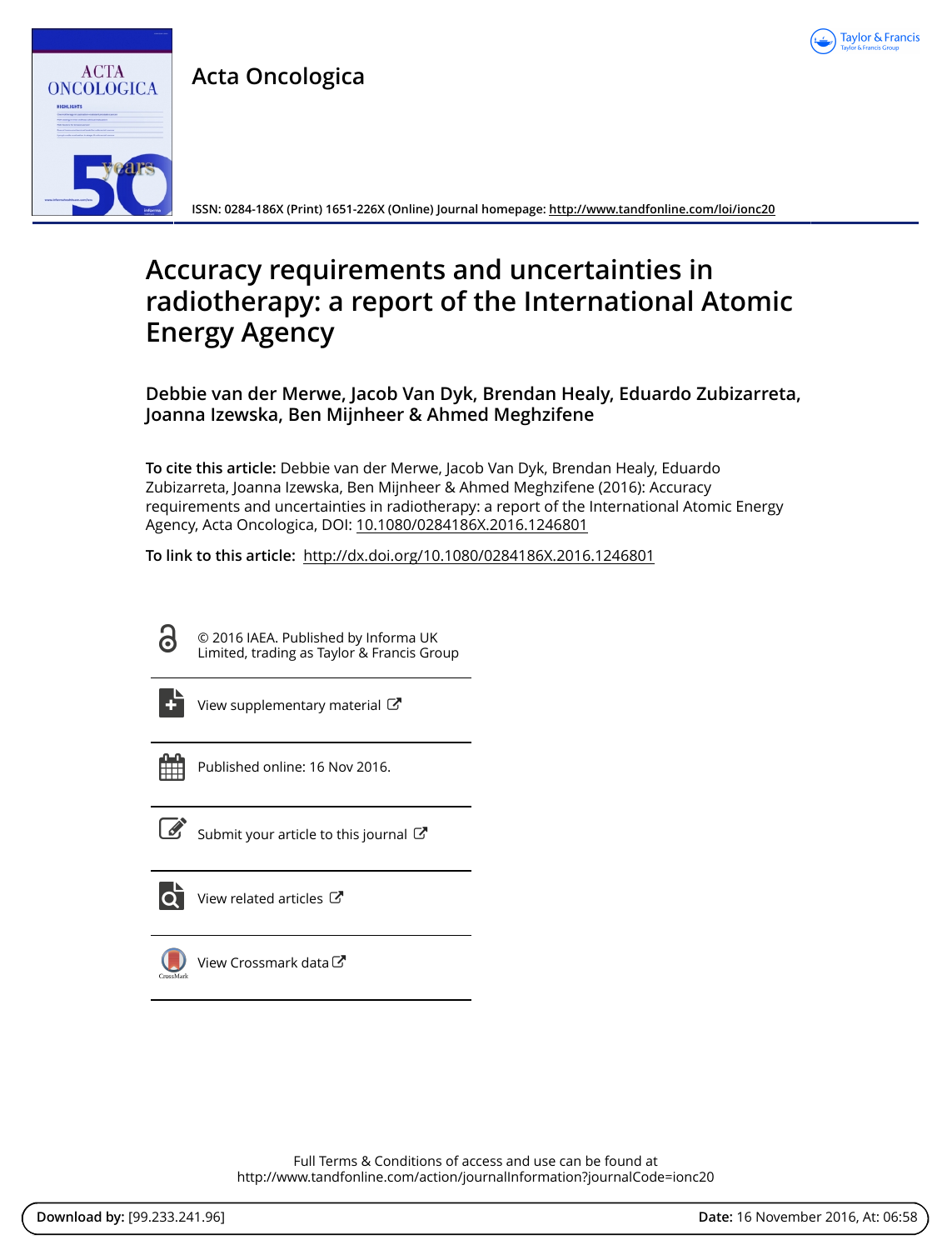#### <span id="page-4-0"></span>REVIEW ARTICLE

**a** OPEN ACCESS

Tavlor & Francis Taylor & Francis Group

### Accuracy requirements and uncertainties in radiotherapy: a report of the International Atomic Energy Agency

Debbie van der Merwe<sup>a</sup>, Jacob Van Dyk<sup>b</sup>, Brendan Healy<sup>c</sup>, Eduardo Zubizarreta<sup>c</sup>, Joanna Izewska<sup>c</sup>, Ben Mijnheer<sup>d</sup> and Ahmed Meghzifene<sup>c</sup>

<sup>a</sup>Charlotte Maxeke Johannesburg Academic Hospital, University of the Witwatersrand, Johannesburg, South Africa; <sup>b</sup>Western University, London, Ontario, Canada; <sup>c</sup>International Atomic Energy Agency, Vienna, Austria; <sup>d</sup>The Netherlands Cancer Institute, Amsterdam, The Netherlands

#### ABSTRACT

**Background:** Radiotherapy technology continues to advance and the expectation of improved outcomes requires greater accuracy in various radiotherapy steps. Different factors affect the overall accuracy of dose delivery. Institutional comprehensive quality assurance (QA) programs should ensure that uncertainties are maintained at acceptable levels. The International Atomic Energy Agency has recently developed a report summarizing the accuracy achievable and the suggested action levels, for each step in the radiotherapy process.

**Overview of the report:** The report seeks to promote awareness and encourage quantification of uncertainties in order to promote safer and more effective patient treatments. The radiotherapy process and the radiobiological and clinical frameworks that define the need for accuracy are depicted. Factors that influence uncertainty are described for a range of techniques, technologies and systems. Methodologies for determining and combining uncertainties are presented, and strategies for reducing uncertainties through QA programs are suggested. The role of quality audits in providing international benchmarking of achievable accuracy and realistic action levels is also discussed. Recommendations: The report concludes with nine general recommendations:

(1) Radiotherapy should be applied as accurately as reasonably achievable, technical and biological factors being taken into account.

- (2) For consistency in prescribing, reporting and recording, recommendations of the International Commission on Radiation Units and Measurements should be implemented.
- (3) Each institution should determine uncertainties for their treatment procedures. Sample data are tabulated for typical clinical scenarios with estimates of the levels of accuracy that are practically achievable and suggested action levels.
- (4) Independent dosimetry audits should be performed regularly.
- (5) Comprehensive quality assurance programs should be in place.
- (6) Professional staff should be appropriately educated and adequate staffing levels should be maintained.
- (7) For reporting purposes, uncertainties should be presented.
- (8) Manufacturers should provide training on all equipment.
- (9) Research should aid in improving the accuracy of radiotherapy. Some example research projects are suggested.

Recent technological developments have allowed for a transition from two-dimensional (2D) radiotherapy to the implementation of 3D conformal radiotherapy (CRT), intensity-modulated radiotherapy (IMRT) including volumetric arc therapy (VMAT), image-guided radiotherapy (IGRT), adaptive radiotherapy (ART), and 4D imaging and motion management in radiotherapy  $[1-3]$  $[1-3]$ . Brachytherapy procedures have also evolved [[4,5\]](#page-9-0) both for high dose rate (HDR) techniques as well as permanent implants, especially for prostate cancer treatments. Multiple imaging modalities are now available for target volume and normal tissue delineation in radiation treatment planning, both for external beam radiotherapy (EBRT) and brachytherapy. These new technologies are often combined with an integrated computerized radiation information system allowing cancer centers to operate as fully networked environments. The pace of new advancements in technologies and the expectation of improved outcomes have resulted in a recognized need for greater accuracy and oversight in the radiation treatment process [[6](#page-9-0)].

The degree of application of the various technologies within radiotherapy varies dramatically across the world with these variations not only occurring from one country to another, but also within some individual countries. Independent of the level of technological sophistication,

CONTACT Joanna Izewska aj.izewska@iaea.org **International Atomic Energy Agency, Vienna, Austria** 

2016 IAEA. Published by Informa UK Limited, trading as Taylor & Francis Group

This is an Open Access article distributed under the terms of the Creative Commons Attribution IGO License (http://creativecommons.org/licenses/by/3.0/igo/), which permits unrestricted use, distribution, and reproduction in any medium, provided the original work is properly cited.

**ARTICLE HISTORY** Received 13 May 2016 Revised 29 September 2016 Accepted 3 October 2016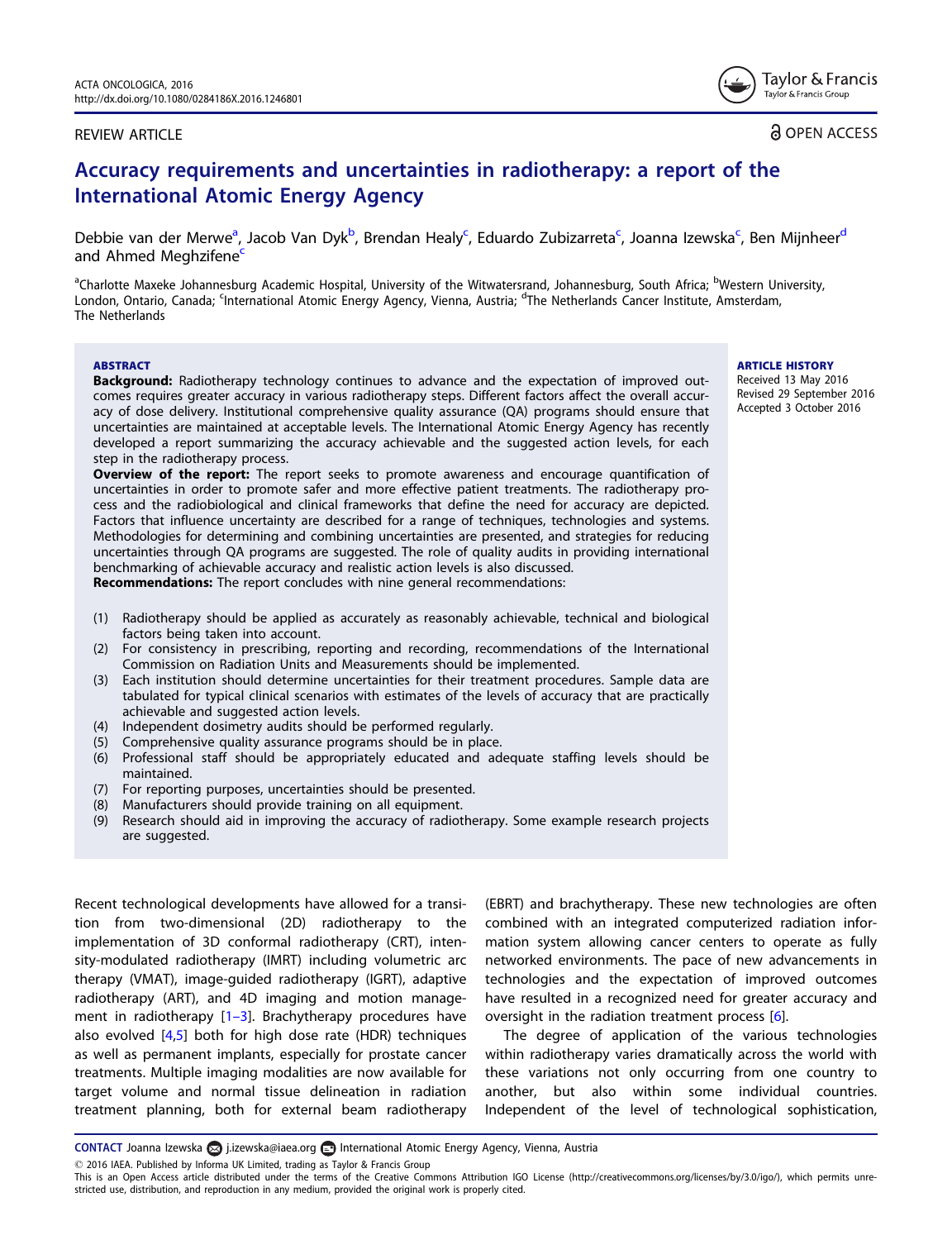<span id="page-5-0"></span>accuracy in radiotherapy and the means by which it is estimated, achieved and maintained, remain central to the treatment process. In order to sustain the required accuracy in dose delivery, all steps of the radiotherapy process should be covered by comprehensive quality assurance (QA) programs. It is well recognized that there is a need to evaluate the influence of different factors affecting the accuracy of radiation dose delivery, and to define the actions necessary to maintain treatment uncertainties at acceptable levels [[7\]](#page-9-0).

While a number of reports and publications have defined accuracy needs in radiotherapy, most of these reports were developed in an era with different radiotherapy technologies [8-[12\]](#page-9-0). In addition to technological changes and advances in dosimetry, significant data have been published on clinical studies using these new technologies. In the meantime, there have also been developments in QA methodologies, including improvements of dosimetry techniques and standards. Furthermore, the published accuracy requirements were partially based on clinical information and clinical procedures available prior to the days of modern image-based technologies. In view of these new planning and delivery technologies, improvements in geometric and dosimetric assessment methodologies, and the availability of new clinical dose-volume data [[13](#page-9-0)], an international guidance document on accuracy requirements and uncertainties in radiotherapy was developed by the International Atomic Energy Agency (IAEA) to promote awareness and encourage quantification of uncertainties, thus allowing for safer and more effective patient treatments [[14](#page-9-0)]. The intent of this paper is to provide a high level summary of this IAEA report such that the radiotherapy community will have an increased awareness of its existence, and may profit from its recommendations.

The uncertainties addressed in the report [\[14\]](#page-9-0) begin with the assumption of a specified medical prescription. The report focuses on how accurately the prescription can be delivered and the associated uncertainties in dose determination for both tumor and normal tissues. Physician variation in target volume definition is not considered. Uncertainties in clinical decisions regarding diagnosis, stage and comorbidities are considered in the radiobiology section of the report as factors that may influence the dose-response curve. In other words, the report focuses on uncertainties related to the imaging, treatment planning and dose delivery process.

Inevitably as part of an uncertainty discussion, QA issues are raised although the report does not address QA codes of practice or guidelines, many of which have been well documented by various professional societies and organizations. The emphasis is on raising an awareness of accuracy and uncertainty issues such that the treatment process can be optimized and appropriately communicated, to the ultimate benefit of the patient.

Although it is well recognized that uncertainties in the radiation dose delivery process have an impact on clinical outcome, the actual measurement of that outcome has its own uncertainties. Clinical outcome uncertainties are beyond the scope of the report and are not addressed.

The report begins with a brief description of the radiotherapy process for EBRT and brachytherapy, followed by a description of the terminology that is important to accuracy considerations. The rationale for determining accuracy requirements is outlined from radiobiological and clinical perspectives. A review is given of publications providing practically attainable accuracy in both EBRT and brachytherapy. After a discussion on managing uncertainties nine general recommendations are provided.

#### Overview of the report

#### The radiotherapy process

Within the radiotherapy process itself, a multidisciplinary team is necessary and consists of a radiation oncologist, medical physicist and radiation therapist, and in some countries a dosimetrist (i.e. a treatment planner). Each member of this team is responsible for different aspects of the entire radiotherapy process. The accurate delivery of multiple radiation treatment fractions is influenced largely by the reproducibility of patient setup and the dosimetric and technical accuracy of the radiation treatment machines, associated accessories and the work flow in the department. Furthermore, the accurate clinical implementation of the treatment plan is dependent on the accuracy and completeness of the documentation and the knowledge, skills and attitudes of all the members of the radiotherapy multidisciplinary team. What is crucial in radiotherapy is the co-existence of equipment quality control (QC) procedures along with best clinical practice; independently, they will not achieve the required outcome.

#### Radiobiology perspective

Dose-response curves in radiotherapy describe the relationship between the dose and the incidence of a specific type of radiation induced endpoint, be it tumor or normal tissuerelated. The *steepness* of the dose-response curve,  $\gamma$ , represents the change in response, in percent, for a 1% change in dose anywhere along the dose-response curve, e.g.  $\gamma_{50}$  corresponds to 50% response. Summary data are provided in the report for  $\gamma_{50}$  and show that late responding normal tissues have a steeper  $\gamma_{50}$  (of the order of 2–6) compared to tumors (1.5–2.5). Quite often values of 4 and 2, respectively, are used for illustrative purposes.

Caveats regarding published steepness estimates include:

- 1. Patient series with heterogeneity in characteristics of patient, tumor and dose will result in shallower (less steep) dose-response curves with lower  $\gamma$  values.
- 2. Bias in non-randomized studies appear to yield higher  $\gamma_{50}$  values compared to randomized trials as bias tends to overestimate the effect of radiotherapy.
- 3.  $\gamma$  values for adjuvant therapy are much lower than those derived from a definitive radiotherapy.

In a relatively heterogeneous population, a reduced accuracy will have relatively less impact than uncertainty at the individual patient level. The number of patients required in randomized controlled clinical trials is strongly dependent on the steepness of the dose-response curve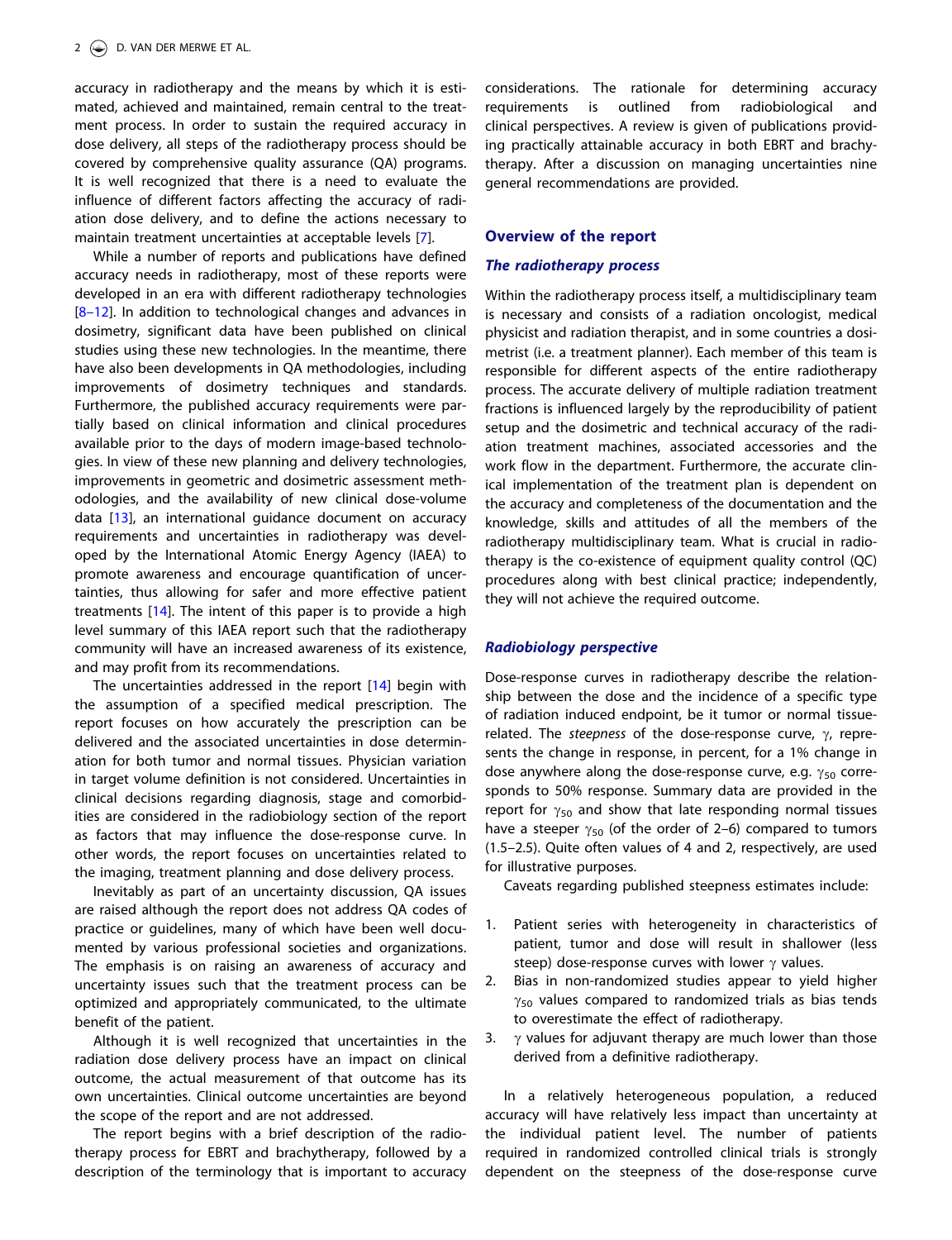<span id="page-6-0"></span>and the uncertainty in dose delivery. Clinical trials that have larger uncertainties therefore require many more patients.

Selected examples are given in the report to illustrate how different types of inaccuracy can affect outcome, and a general sense of the required accuracy in radiotherapy is then given. Detailed consideration is given to tumor response being near the top of the dose-response curves, and to normal tissue response being near the bottom. Although no simple hard rules can be given, radiobiological modeling shows that it is reasonable to strive for accuracies in systematic bias in dose delivery of 1–2%. For random uncertainties, the modeling shows that if the increase in toxicity is limited to  $<3\%$ , the dose uncertainties need to be restricted to <5% and <3% for  $\gamma_{50}$  equal to 4 and 6, respectively. To ensure a reasonably low loss of tumor control and/or increase in toxicity, a reasonable goal would be to aim for  $\lt 5\%$  in random uncertainty ( $\sigma_D$ ). In well stratified patient populations, as could occur in clinical trials, this limit should probably be tightened to  $\sigma_{\rm D} < 3\%$  to meet a 3% maximum deterioration of outcome. Based on modeling of geometric uncertainty, aiming for a 3% loss in tumor control probability, the volume missing 10% of the planned dose should be kept <12% and <6% for  $\gamma_{50} = 1.8$  and 4.0, respectively.

#### Clinical perspective

The clinical framework and evidence base for making rational decisions has an impact on accuracy in the radiotherapy process. International recommendations, systems and guidelines should be applied, e.g. International Commission on Radiation Units and Measurements (ICRU) reports for volume definitions, international disease classification systems for staging and published scoring systems for outcomes. At the institutional level, policies should be based on evidencebased medicine and/or consensus guidelines, and the radiotherapy prescription, dosimetry, delivery and verification should be formulated and audited in a multidisciplinary setting. There is a need for site-specific studies to correlate imaging and pathology for targets as well as the development of anatomical consensus atlases, interdisciplinary review of clinical practice, including inter- and intra-clinician variability in volume definition, and the need for training in volume definition when transitioning to more advanced image-based technologies. For repeated imaging during ART, for instance, the dose level and imaging modality should be recorded when modifying volumes to assess the need for re-planning patients.

#### Levels of accuracy practically achievable (dosimetric, geometric and technical perspective)

The report provides an extensive review of published work on the levels of accuracy that have been determined in the clinical environment. In order to provide a comprehensive overview of accuracy as it relates to a range of different systems and processes in radiotherapy (EBRT and brachytherapy), the determination of accuracy is approached from the following perspectives:

- $\bullet$  Reference dosimetry – The framework used for the dissemination of standards in radiation metrology is described and the uncertainties applicable to the current reference standards used in radiotherapy are given for brachytherapy and EBRT with low, medium and high energy x-ray beams. In the clinical environment, reference beam calibration can be confirmed using dosimetry audits and an overview of the uncertainties obtained in beam calibration of high energy photon beams from the IAEA/WHO TLD postal dose audit system is given [\[15](#page-9-0)]. Also, ensuring a small uncertainty in the dosimetry of small and non-standard beams is of importance, in particular for stereotactic and IMRT treatments, including VMAT. This was emphasized in Recommendation 9 as a suggested area of research.
- - Relative dosimetry and dose calculations including treatment planning systems – Achievable accuracy in the radiotherapy commissioning process is considered including results obtained from audits of treatment planning systems (TPSs) that use different calculation algorithms; one important criterion in the uncertainty evaluation is the TPS capability of accounting for the transport of secondary electrons.
- $\bullet$ Patient positioning and immobilization - The initial definition of the patient position and the ability to accurately reproduce this position on a daily basis is crucial for the accurate delivery of a course of treatment. With the current trend towards higher overall dose, higher dose per fraction and smaller margins around the tumor volume, care and attention to patient preparation is of even greater significance. The optimum patient position and method of immobilization is based on the clinical site, the extent of the tumor volume, the technology and the technique. The implementation of immobilization devices includes detailed documentation of reference points. There should be an institutional reference system for associating the table position with the immobilization and positioning devices. Indexed systems facilitate this process but require compatibility between the devices and the tabletop (usually all indexed immobilization devices will then need to be purchased from one supplier). Patient repositioning uncertainties are dependent on the body site and the immobilization devices used. Methodologies for verifying daily patient setup are discussed in the report. Notwithstanding the need for determining setup accuracy at the institutional level, the setup accuracy achievable for various anatomic sites using different immobilization devices are tabulated, based on a litera-ture review [\[16](#page-9-0)].
- - Imaging systems – Imaging for radiotherapy is generally performed for treatment planning purposes before the treatment is started and for positioning, verification, evaluation and re-planning purposes during the course of treatment. Imaging for treatment planning purposes is often performed using dedicated modalities such as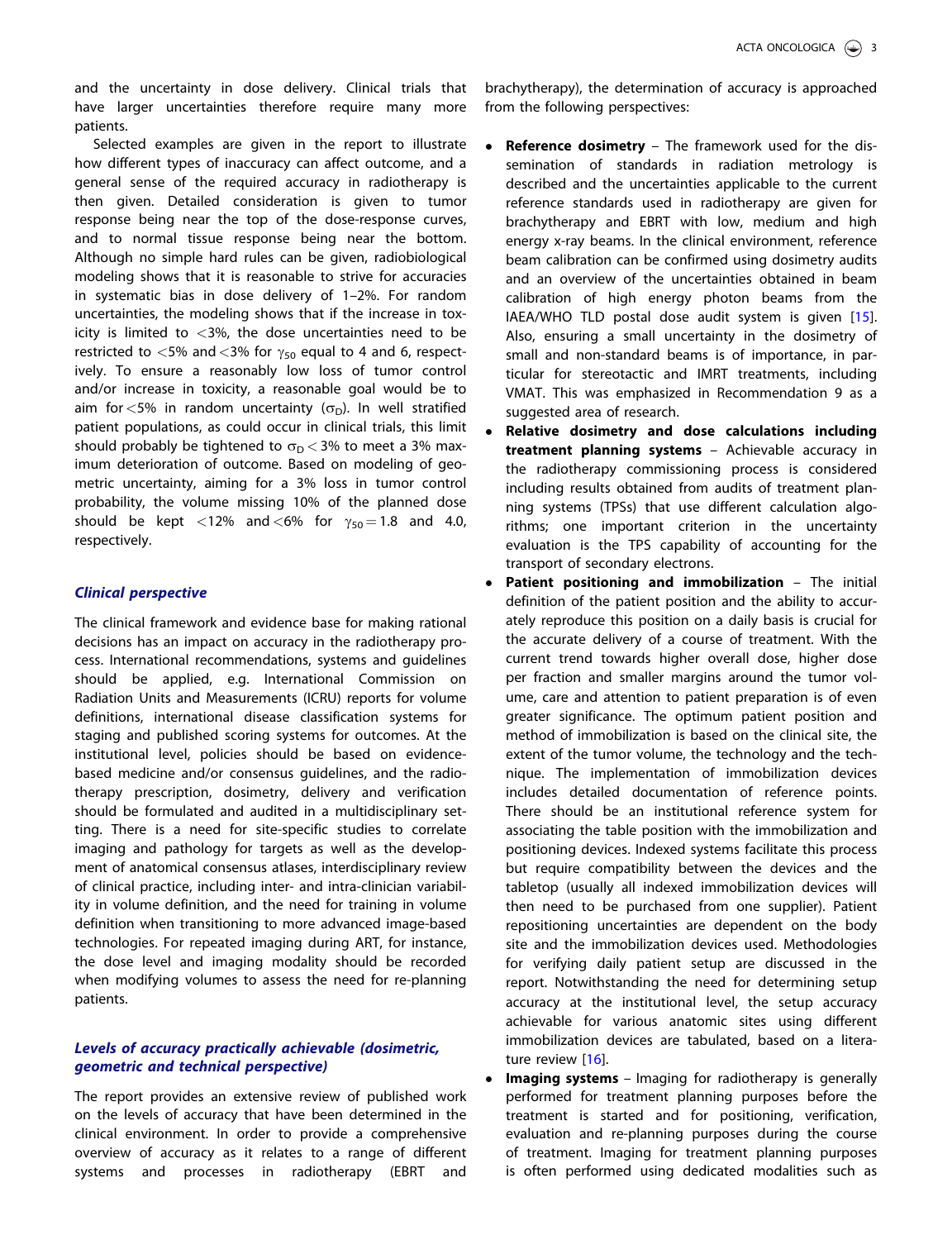<span id="page-7-0"></span>computed tomography (CT), positron emission tomography (PET)/CT and magnetic resonance imaging (MRI) scanners, or simulators in separate rooms. Imaging performed during treatment for positioning and verification purposes is usually performed using equipment in the treatment room. The uncertainties related to imaging in the radiotherapy process are primarily of a geometric nature. The report provides an overview of the accuracy achievable on imaging equipment used for treatment planning as well as for treatment verification.

- Treatment delivery systems and processes – Given the wide diversity of resources currently available globally, it is important for a radiotherapy department to define the levels of accuracy that can be realistically achieved and to use this information both to inform current practice and to identify future improvements. In this way more complex techniques will be introduced when an appropriate environment exists. In defining the level of accuracy achievable, sources of uncertainty such as equipmentand patient-related procedures, staffing levels and work organization should be reviewed, the weak links identified, and consideration should be given as to how they will be addressed. Staff responsible for treatment delivery should understand the scientific basis of radiotherapy and the importance, therefore, of accurate delivery. They should be conscious of what they are doing, consider how best to do it and be aware of the consequences of not doing it correctly. Only in this way can a culture of accuracy in treatment delivery, irrespective of resource constraints, be assured. The clinical aspects of QA including routine peer review meetings and regular chart rounds can lessen the likelihood of errors in routine tasks from a lack of due attention. All staff should therefore be encouraged to participate in a comprehensive QA program. It is also important that the staff understands the radiobiology underpinning treatment interruptions if they are to ensure that these are managed effectively in the department. Consideration must be given to the timing of the start of treatment and this should ideally be at the beginning of the working week. Starting treatment just before a weekend adds at least two days to the overall treatment time. A policy must be developed to manage unscheduled gaps and all staff should be involved in this process if it is to be implemented successfully. The policy should include recommendations on scheduling, managing scheduled downtime and its impact, and how to compensate for interruptions in treatment when they occur.

The summary of estimates of EBRT and brachytherapyrelated uncertainties is available in Supplementary Tables I and II, where dosimetric and spatial uncertainties are listed, as well as uncertainties in CT numbers, together with relevant action levels. For example, acceptable levels of differences between the measured and planned dose at the dose specification point vary between 3.5% and 5%. End-to-end tests with anthropomorphic phantoms have yielded an uncertainty in dose delivery of 5%  $(k = 1)$ ; thus, considering additional patient-related uncertainties, 5% is likely an underestimate for real patient treatments [[17\]](#page-9-0).

#### Managing uncertainty

Quality management is essential and although it does not guarantee accuracy in radiation treatment, it does improve the likelihood that accurate treatments will be provided. One of the significant concerns regarding accuracies and uncertainties in radiotherapy is the question of how much time, energy and effort, needs to be put into improving accuracy and reducing uncertainties in radiotherapy. Although it is well recognized that previous statements on accuracy requirements were predicated both on dose-response considerations and on what accuracy is reasonably achievable, the issue of quantifying 'what is reasonable' is just at its infancy. The most relevant metric is clinical outcome. However, one of the best ways to determine outcome is through clinical trials, and clinical trial successes themselves are dependent on the accuracy and uncertainties in dose delivery. More research and more results from clinical studies are required to assess the capabilities of radiobiological models to predict clinical outcome. In the meantime, such models and their parameters should be used knowledgeably and with extreme caution, especially if they are implemented clinically in treatment planning.

In order to minimize the clinical impact of dose- and treatment-related uncertainties, the professionals involved must have some understanding of the magnitude of the uncertainties that exist within their own clinical context and for their specific treatment procedures. For treatment planning, treatment delivery and other aspects of treatment technology, such uncertainties are generally derived from commissioning and QC procedures. A proper recording of the data will give variations in the results over time. Third party independent dose audit procedures will give a sense of accuracy in beam dosimetry, although end-to-end tests will provide information about the overall accuracy of the planning and delivery of a specific treatment technique. However, what is much more difficult to determine are individual patient- and treatmentrelated uncertainties. It is the magnitude of these uncertainties that allows determination of the site- and technique-specific clinical target volume (CTV) to planning target volume (PTV) margin at an institutional level.

IAEA TECDOC 1588 [\[18](#page-9-0)] indicates that one of the milestones to transition from 2D radiotherapy to 3D CRT or to IMRT is to perform an estimation of setup uncertainties so that 3D margins can be determined. Such uncertainties can be determined by some form of verification imaging of the patient in the treatment position on the treatment machine [\[19](#page-9-0)]. This imaging could be performed using electronic portal imaging devices and extended to full daily in-room 3D image-guidance. Increased levels of sophistication should aim to provide greater accuracy in order to allow a reduction in CTV to PTV margin – the magnitude of which is largely governed by the combined systematic errors. An offline portal imaging strategy can then be used to verify the patient setup and to reduce these systematic errors.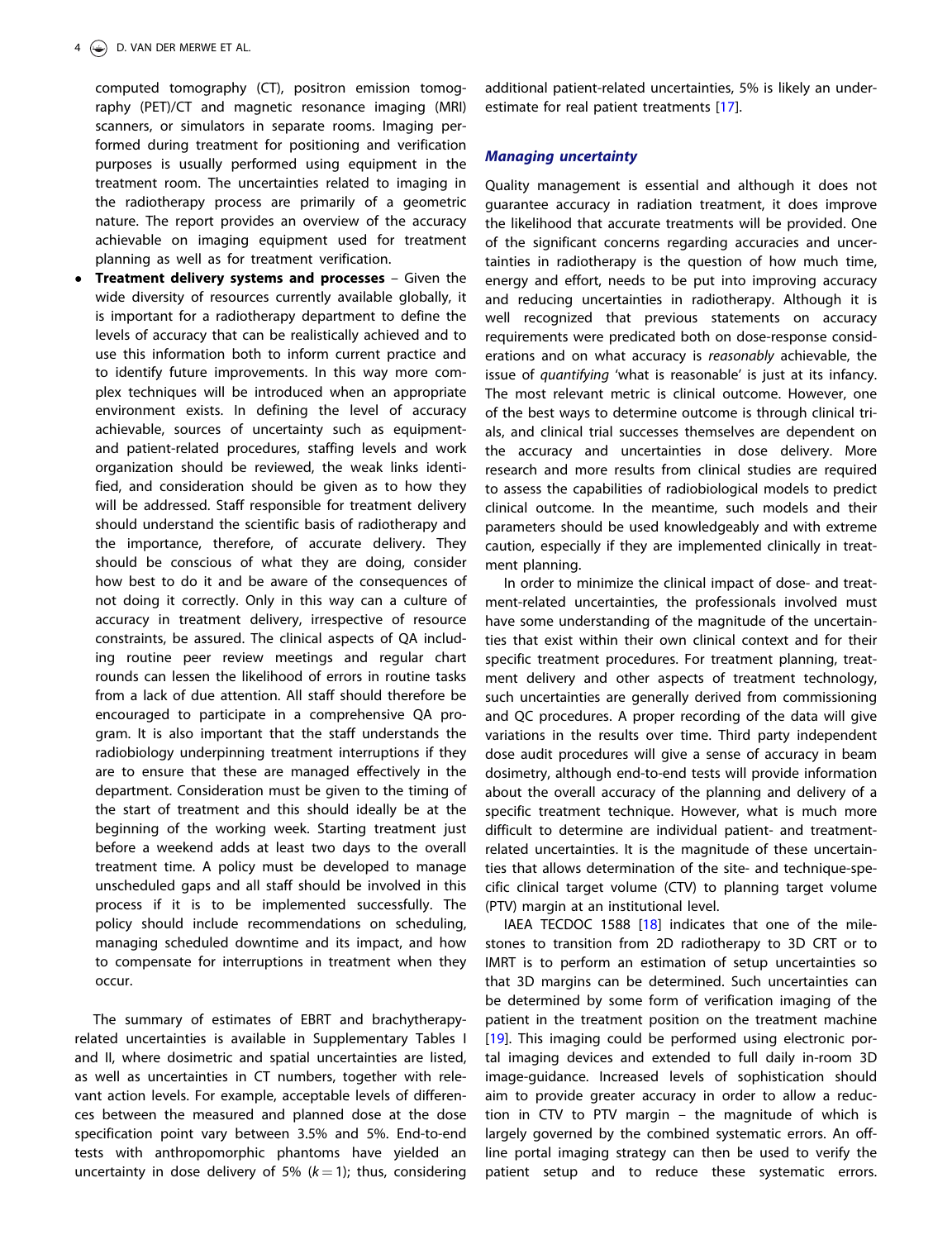<span id="page-8-0"></span>An online correction strategy capable of detecting target and/or organ position can additionally monitor and control both the systematic and random errors associated with organ motion.

The reporting and presentation of uncertainties in 3D dose distributions continues to be a challenge [[20](#page-9-0)]. This is partly due to the large amount of data that exists within a 3D dose distribution, and partly because of the complexity of assessing different magnitudes of uncertainties within different regions of the irradiated patient. The routine display and documentation of uncertainties in TPSs also remains a challenge with no methods being implemented on commercial TPSs. This remains an area of research and clinical implementation.

To reduce uncertainties in the clinic it is essential that written directives, guidelines and procedures exist integrated within a comprehensive quality management system, in particular for those issues that have an influence on the accuracy of patient treatment. Furthermore, documentation and communication should be unambiguous to guarantee optimal treatment and to avoid incidents and near misses. Each center should therefore have a safety reporting and learning system, which is a legal requirement in many countries, and continuous analysis of the events reported is necessary. The extensiveness and reliability of such a system will depend on the readiness to report incidents and near misses, and to discuss them openly. First, different categories are needed to be defined to account for the severity of the incident, which will have a large influence on the follow-up procedure. An important aspect of a safety reporting and learning system is that all information should be handled confidentially. In addition, education, training and continuing education of the radiotherapy team members are of critical importance for a successful quality system.

Audits in radiotherapy are an important component of assuring accuracy for both EBRT and brachytherapy. Dosimetry audits for both reference and non-reference conditions, remote and on-site, internal and external, as well as partial and comprehensive, are being developed as technology matures and techniques develop. In addition, comprehensive clinical audits such as QUATRO [\[21\]](#page-9-0) are also becoming more established within the healthcare sector. Criteria for different levels of clinical audits in radiotherapy can be developed for infrastructure and resources, the processes and the outcomes. Criteria can be generic to cover a wide range of situations or can be specific to the individual audit situation. They can help to carry out a more detailed analysis of a problem if this is required. Criteria are typically arrived at through expert consensus and focus groups in order to derive the best measure of service quality.

#### Recommendations

The following general recommendations are based on:

- 1. Accuracy and uncertainty considerations for the total radiotherapy process for both EBRT and brachytherapy.
- 2. The rationale for determining accuracy requirements including radiobiological, clinical, technical and dosimetric perspectives.
- 3. Baseline levels of accuracy that are practically attainable both in EBRT and brachytherapy.
- 4. Methods on managing uncertainties to maintain them at acceptable levels.

#### Recommendation 1: as accurately as reasonably achievable

All forms of radiotherapy should be applied as accurately as reasonably achievable (AAARA), technical and biological factors being taken into account.

Different clinical scenarios may require different levels of dosimetric and spatial accuracy.

#### Recommendation 2: ICRU recommendations

For consistency in prescribing, recording and reporting of EBRT and brachytherapy, the recommendations of the ICRU should be implemented. When relevant, the recommendations of other recognized consensus groups should be implemented.

#### Recommendation 3: levels of accuracy that are practically achievable

The data found in Supplementary Tables I and II for EBRT and brachytherapy, respectively, should be used as a guide for estimating the levels of accuracy that are practically achievable. The tables also provide suggested action levels in cases where deviations occur that are significantly beyond the normal range of values.

Note that these data are for common clinical scenarios. It should be emphasized that Recommendation 1 has priority. Although it is extremely difficult to include every treatment scenario in a single table with precise quantitative data, Table I does provide a sample that could be considered in every institution and a local version should be developed that includes typical accuracies that are possible along with action levels.

#### Recommendation 4: dosimetry audits

An independent dosimetry audit should be performed for every new installation that is about to embark on radiation treatments. In addition, regular (e.g. annual) audits should be performed using remote services or on-site visits (or equivalent).

#### Recommendation 5: comprehensive quality assurance

A comprehensive QA program should be in place in every radiotherapy department. Routine QC procedures should be implemented in accordance with published recommendations and local regulatory requirements.

#### Recommendation 6: staffing, education and training

Professional staff should have appropriate education and training. Staffing levels should be adequate to ensure safe and